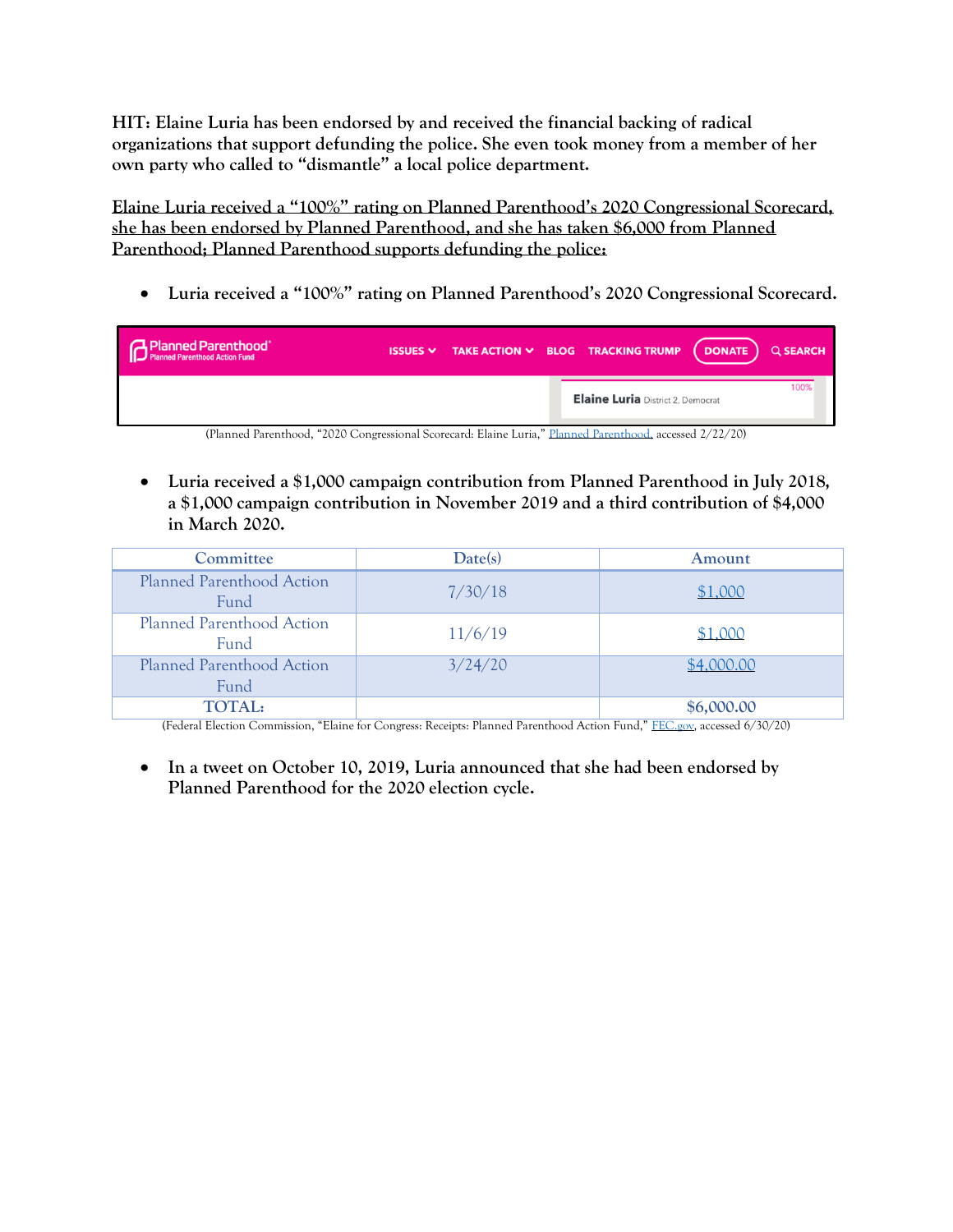

• **Planned Parenthood supports defunding the police.** "Planned Parenthood Action Fund — in solidarity with patients, staff, and supporters — stands with the Movement for Black Lives' call to defund the police. Defunding the police means investing less in militarizing police forces and investing more in community-based solutions, education, and health care." (Planned Parenthood Action Fund, "Defunding the Police: What it Means and Why Planned Parenthood Supports It," [Blog,](https://www.plannedparenthoodaction.org/blog/defunding-the-police-what-it-means-and-why-planned-parenthood-supports-it) 7/9/20)

# **Defunding the Police: What it Means and Why Planned Parenthood Supports It**

(Planned Parenthood Action Fund, "Defunding the Police: What it Means and Why Planned Parenthood Supports It," [Blog,](https://www.plannedparenthoodaction.org/blog/defunding-the-police-what-it-means-and-why-planned-parenthood-supports-it) 7/9/20)

#### **Elaine Luria has received an endorsement and financial support from NARAL Pro-Choice America, an organization that supports defunding the police:**

• **Luria received an endorsement from NARAL Pro-Choice America.** "NARAL Pro-Choice America today announced its endorsement of Elaine Luria in her bid to represent Virginia's 2nd Congressional District. 'Elaine Luria has made it clear that supporting women's access to reproductive health care will be one of her top priorities if elected to Congress,' said Ilyse Hogue, president of NARAL Pro-Choice America. 'Virginia women and families need fighters like Elaine Luria in Congress to stand up against the extreme, anti-choice GOP agenda and protect our most basic rights.'" (NARAL Pro-Choice America, "NARAL Pro-Choice America Endorses Elaine Luria on Her Bid For Congress," [Press Release,](https://www.prochoiceamerica.org/2018/05/03/naral-pro-choice-america-endorses-elaine-luria-for-congress/) 5/3/18)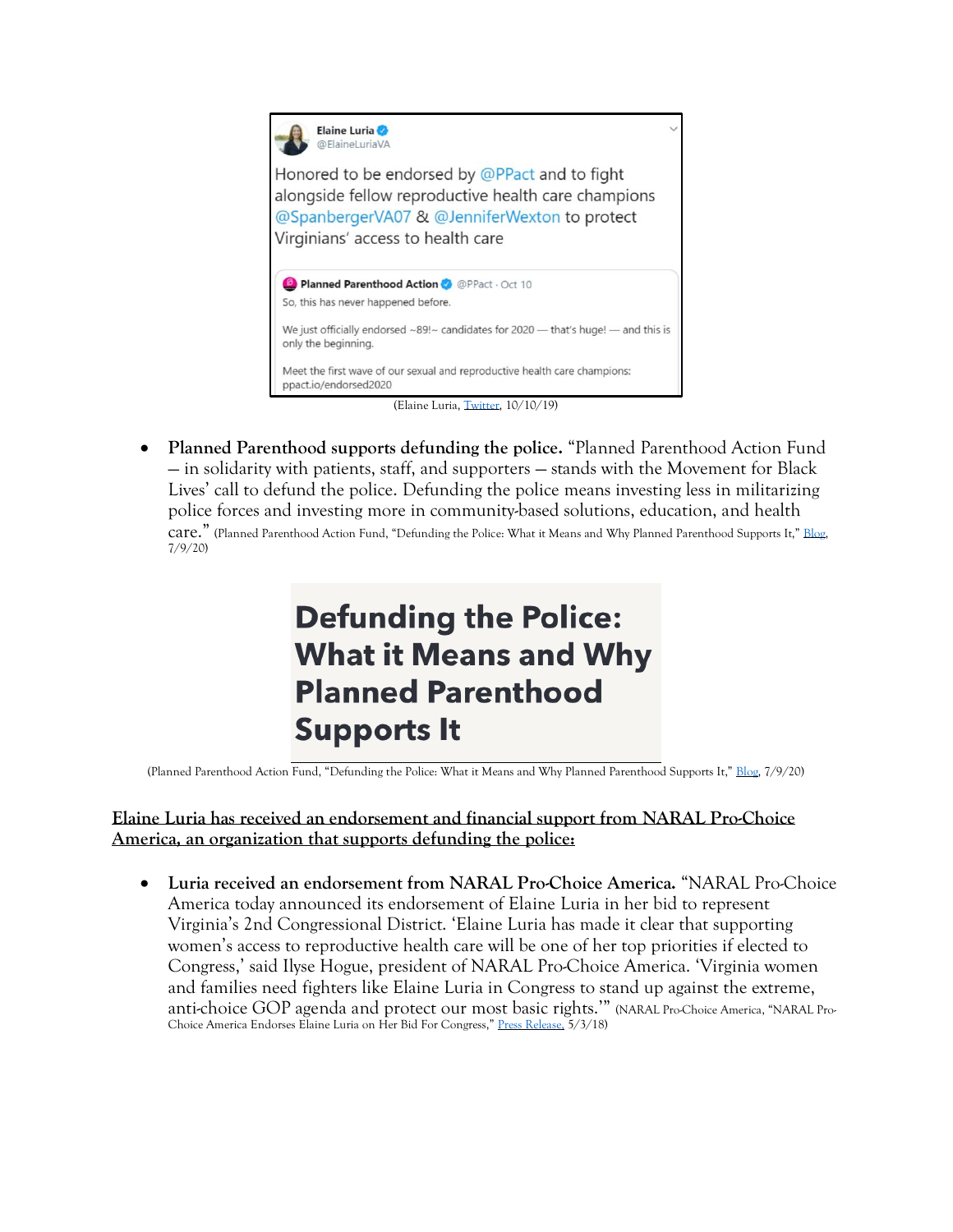

- o **Luria said she was proud to partner with NARAL.** "'As the mother of a young daughter, I will be a strong advocate in Congress for protecting and expanding reproductive freedom for every woman in America,' said Luria 'I'm proud to partner with NARAL to protect women's access to reproductive healthcare and paid family leave.'" (NARAL Pro-Choice America, "NARAL Pro-Choice America Endorses Elaine Luria on Her Bid For Congress," Press Release, [NARAL,](https://www.prochoiceamerica.org/2018/05/03/naral-pro-choice-america-endorses-elaine-luria-for-congress/) 5/3/18)
- **NARAL Pro-Choice America has donated \$8,500 to Elaine for Congress.**

| DC<br>NARAL PRO-CHOICE AMERICA PAC<br><b>ELAINE FOR CONGRESS</b><br>PRIMARY | 11/04/2019 | \$2,500.00 |  |
|-----------------------------------------------------------------------------|------------|------------|--|
|                                                                             |            |            |  |
| DC<br>NARAL PRO-CHOICE AMERICA<br>GENERAL<br><b>ELAINE FOR CONGRESS</b>     | 10/31/2018 | \$5,000.00 |  |
| DC<br>NARAL PRO-CHOICE AMERICA<br><b>ELAINE FOR CONGRESS</b><br>PRIMARY     | 06/04/2018 | \$1,000.00 |  |

8/26/20)

#### • **NARAL Pro-Choice supports defunding the police.**

NARAL Pro-Choice America supports the demands of the Movement for Black Lives, including defunding the police and investing in Black communities, which are a response to hundreds of years of systemic oppression and the failure of reforms to address urgent needs and injustices. Budgets reflect our priorities. As such, the call to defund the police is also a call for investment in Black communities-in urgent needs that are currently underfunded, like access to healthcare, education, social services, and more. Through this investment, we can work to make sure every person, every parent, and every family is able to thrive.

(NARAL Pro-Choice America, "[Supporting Policies: Racial Justice](https://www.prochoiceamerica.org/about/supporting-policies/racial-justice/)," accessed 8/28/20)

**Luria received a \$1,000 donation from Ilhan Omar in 2018; Omar supported dismantling of the Minneapolis police department:** 

• **Ilhan Omar supported dismantling the police.** "Ilhan Omar, a Democratic congresswoman from Minnesota who called for the dismantling of the Minneapolis police department, stated in a tweet Sunday that defunding the police means removing funds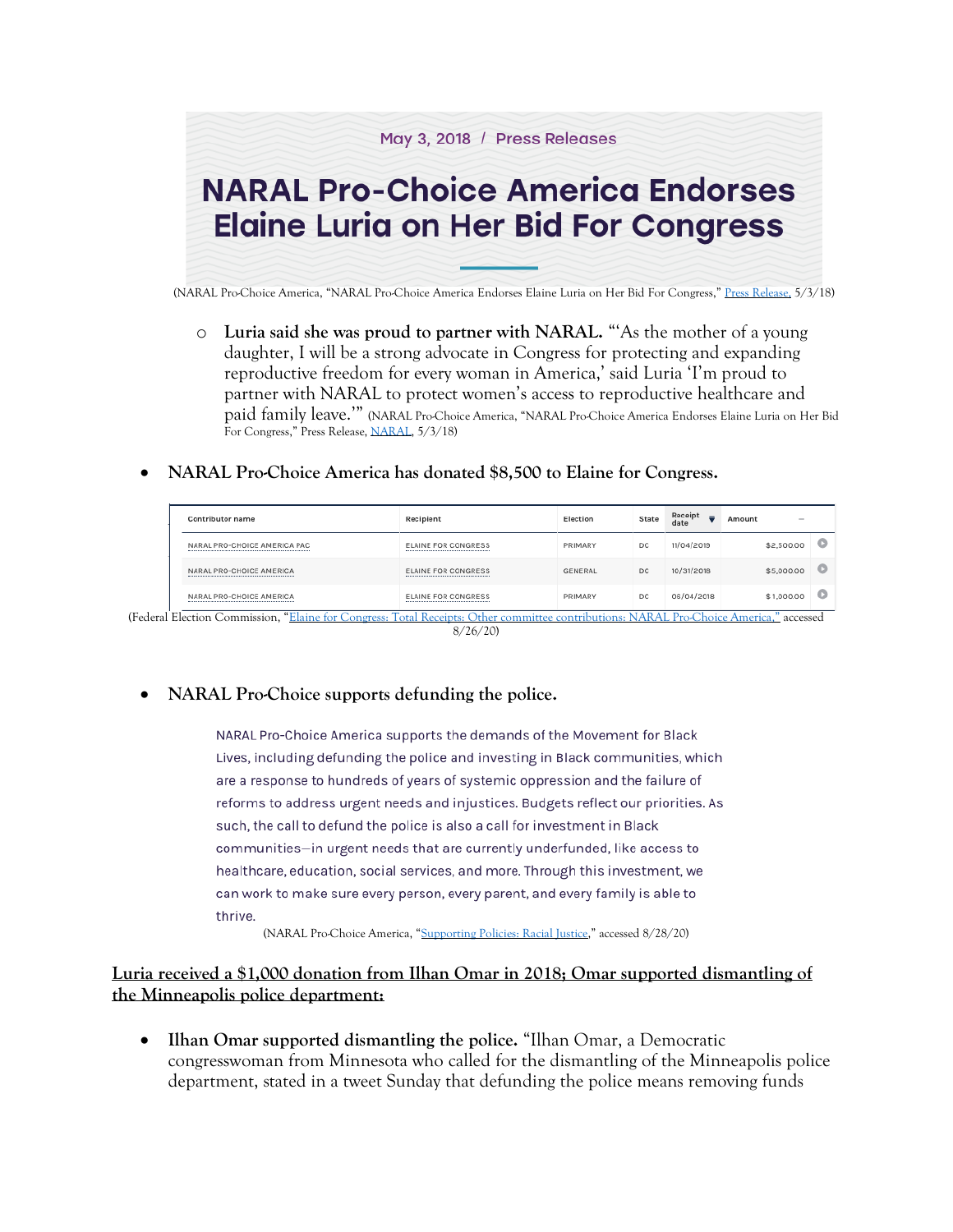given from police departments and allocating it to other segments of the community." (Eddy Rodriquez, "Which Lawmakers Support Defunding the Police?" *[Newsweek](https://www.newsweek.com/which-lawmakers-support-defunding-police-1510556)*[,](https://www.newsweek.com/which-lawmakers-support-defunding-police-1510556) 6/12/20)

### • **In October 2018 Elaine Luria received a \$1,000 contribution from Ilhan Omar.**

| <b>Contributor name</b> | Recipient                                                                                                                                                                                                                                                                                                                                                                                                                                                                     | <b>Election</b> | <b>State</b> | Receipt<br>date | Amount | $\sim$     |
|-------------------------|-------------------------------------------------------------------------------------------------------------------------------------------------------------------------------------------------------------------------------------------------------------------------------------------------------------------------------------------------------------------------------------------------------------------------------------------------------------------------------|-----------------|--------------|-----------------|--------|------------|
| ILHAN FOR CONGRESS      | <b>ELAINE FOR CONGRESS</b>                                                                                                                                                                                                                                                                                                                                                                                                                                                    | <b>GENERAL</b>  | MN           | 10/29/2018      |        | \$1,000.00 |
| $\sqrt{ }$              | $1 \text{ } \square$ $1 \text{ } \square$ $1 \text{ } \square$ $1 \text{ } \square$ $1 \text{ } \square$ $1 \text{ } \square$ $1 \text{ } \square$ $1 \text{ } \square$ $1 \text{ } \square$ $1 \text{ } \square$ $1 \text{ } \square$ $1 \text{ } \square$ $1 \text{ } \square$ $1 \text{ } \square$ $1 \text{ } \square$ $1 \text{ } \square$ $1 \text{ } \square$ $1 \text{ } \square$ $1 \text{ } \square$ $1 \text{ } \square$ $1 \text{ } \square$ $1 \text{ } \square$ |                 | 10/20/10     |                 |        |            |

(Federal Election Commission, "Elaine for Congress: Receipts," [FEC.gov,](https://www.fec.gov/data/receipts/?data_type=processed&committee_id=C00664375&contributor_name=C00680934&two_year_transaction_period=2018&line_number=F3-11C) 10/29/18)

**Editor's Note:** *As of August 28, 2020, Elaine Luria has not [refunded](https://www.fec.gov/data/disbursements/?cycle=2020&data_type=processed&committee_id=C00664375&two_year_transaction_period=2018&two_year_transaction_period=2020&line_number=F3-20C) Ilhan Omar's donation.* 

**Ilhan Omar was said to be "calling up a negative and harmful stereotype of Jewish Americans," Omar was "widely accused of anti-Semitic speech;" Omar also downplayed 9/11 by saying "some people did something:"** 

- **In 2012, Omar stated on social media that Israel had "hypnotized the world" and tweeted an anti-Semitic trope — "It's all about the Benjamins" — in February 2019 when challenged on her critical position of Israel.** "It's far from the first time Omar has faced wrath for tweets over Jewish/Israel issues. In an infamous 2012 post she claimed that 'Israel has hypnotized the world,' during the height of a conflict with Gaza. In March Former Ku Klux Klan boss David Duke has called her 'the most important member of the U.S. Congress.'" (Jon Levine, "Rep. Ilhan Omar Accused of Anti-Semitism Before CAIR Gala Speech," *[New York Post](https://nypost.com/2019/11/09/rep-ilhan-omar-accused-of-anti-semitism-before-cair-gala-speech/)*, 11/9/19)
- **Due to tweets in which Ilhan Omar was said to be "calling up a negative and harmful stereotype of Jewish Americans," Omar was "widely accused of anti-Semitic speech."** "In February, Omar responded to a tweet from journalist Glenn Greenwald, who posted about House GOP Leader Kevin McCarthy threatening to punish Omar and another congresswoman for being critical of Israel. Omar wrote back, 'It's all about the Benjamins baby,' a line about \$100 bills from a Puff Daddy song. Critics jumped on the tweet and said Omar was calling up a negative and harmful stereotype of Jewish Americans. In another tweet soon after, Omar named the American Israel Public Affairs Committee, or AIPAC, saying it was funding Republican support for Israel. This tweet received bipartisan backlash, and Omar was widely accused of anti-Semitic speech. Omar apologized and said she was learning about 'the painful history of anti-Semitic tropes' but held onto her criticism of AIPAC's lobbying." (Cody Nelson, "Minnesota Congresswoman Ignites Debate on Israel and Anti-Semitism," *[NPR](https://www.npr.org/2019/03/07/700901834/minnesota-congresswoman-ignites-debate-on-israel-and-anti-semitism)*, 3/7/19)
- **In March 2019, Omar downplayed 9/11, saying that "some people did something." "**The message came just hours before Omar was to address the Council of American Islamic Relations in Washington, DC, for their annual gala. That's the same host organization she spoke before in March, when she was accused of downplaying the 9/11 attacks as 'some people did something.' She is sharing the stage with Bernie Sanders surrogate Linda Sarsour." (Jon Levine, "Rep. Ilhan Omar Accused of Anti-Semitism Before CAIR Gala Speech," *[New York Post](https://nypost.com/2019/11/09/rep-ilhan-omar-accused-of-anti-semitism-before-cair-gala-speech/)*, 11/9/19)

## **Luria received \$1,500 from Rep. Barbara Lee, who said she was "proud" of what Minneapolis decided to do in dismantling their police department:**

• **Elaine Luria received \$1,500 from Rep. Barbara Lee in 2018.**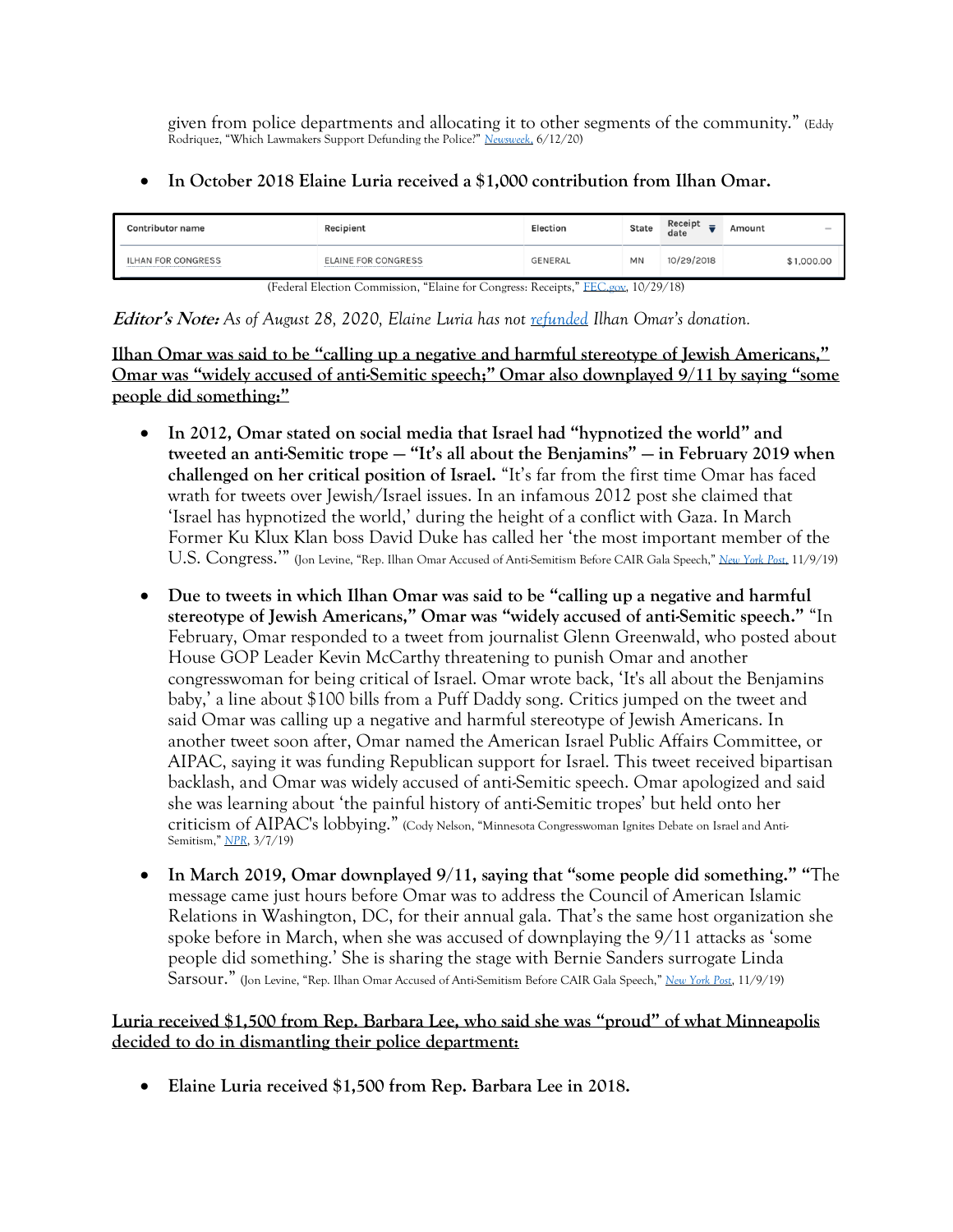| Contributor name         | Recipient           | Election | State | Receipt<br>date | Amount<br><b>STATE</b> |  |
|--------------------------|---------------------|----------|-------|-----------------|------------------------|--|
| BARBARA LEE FOR CONGRESS | ELAINE FOR CONGRESS | GENERAL  | CA    | 09/28/2018      | \$1,500.00             |  |

[\(Federal Election Commission,](https://www.fec.gov/data/receipts/?cycle=2020&data_type=processed&committee_id=C00664375&contributor_name=C00331769&two_year_transaction_period=2020&two_year_transaction_period=2018&line_number=F3-11C) accessed 8/27/20)

- **Barbara Lee said she was "proud" of Minneapolis deciding to dismantle their police department**. "Already, nine Minneapolis City Council members vowed to dismantle the city's police department…'I was really proud of what Minneapolis unanimously decided. But it's up to each community,' added Rep. Barbara Lee (D-Calif.), a senior member of the CBC, in an interview." (Sarah Ferris, Marianne Levine and Heather Caygle, "Hill Democrats quash liberal push to 'defund the police'," [Politico,](https://www.politico.com/news/2020/06/08/defund-police-democrats-307766) 6/8/20)
	- o **Nine members of the Minneapolis City Council pledged to dismantle the Minneapolis police department.** "Nine members of the Minneapolis City Council — a veto-proof majority — pledged on Sunday to dismantle the Police Department, promising to create a new system of public safety in a city where law enforcement has long been accused of racism. Saying that the city's policing system could not be reformed, the council members stood before hundreds of people gathered late in the day on a grassy hill and promised to begin the process of taking apart the Police Department as it now exists." (Dionne Searcey & John Eligon, "Minneapolis Will Dismantle Its Police Force, Council Members Pledge," *[New York Times](https://web.archive.org/web/20200608020003/https:/www.nytimes.com/2020/06/07/us/minneapolis-police-abolish.html)*, 6/7/20)

**Editor's Note:** *Minneapolis City Council did not officially [vote](https://www.npr.org/sections/live-updates-protests-for-racial-justice/2020/06/26/884149659/minneapolis-council-moves-to-defund-police-establish-holistic-public-safety-forc) on this until June 26th.*

#### **Barbara Lee mourned the passing of Fidel Castro and referred to him as a "global leader:"**

• **Lee said Fidel Castro was a global leader who should be mourned.** "As the world reacted with mixed feelings Saturday to the death of Fidel Castro, a Bay Area member of Congress who's visited Cuba more than 20 times called him a global leader who should be mourned. 'We need to stop and pause and mourn his loss,' Rep. Barbara Lee, D-Oakland, said in a phone interview. When she learned the news, Lee said, 'I was very sad for the Cuban people. He led a revolution in Cuba that led social improvements for his people.' In her eight meetings with Castro over the years, Lee said, she found him to be 'a smart man. A historian. He wanted normal relations with the United States but not at the expense of the accomplishments of the revolution.'" (Thomas Peele, "Congresswoman Barbara Lee praises Castro, bashes Trump," [Mercury News,](https://www.mercurynews.com/2016/11/26/congresswoman-barbara-lee-castro-should-be-mourned/) 11/26/16)

**Anthony Brown has donated \$1,000 to Elaine Luria's campaign; when asked what "defund the police" meant to Anthony Brown, he said that "systemic racism pervades far too many police departments" and that "structural and transformational change in our police departments to root out the racial bias" is needed:** 

• **Anthony Brown for Congress donated \$1,000 to Elaine for Congress in March 2020.** 

| Contributor name           | Recipient                  | Election | State | Peceipt<br>date | Amount<br>$\frac{1}{2} \left( \frac{1}{2} \right) \left( \frac{1}{2} \right) \left( \frac{1}{2} \right)$ |  |
|----------------------------|----------------------------|----------|-------|-----------------|----------------------------------------------------------------------------------------------------------|--|
| ANTHONY BROWN FOR CONGRESS | <b>ELAINE FOR CONGRESS</b> | PRIMARY  | MD    | /2020           | .000.00                                                                                                  |  |

(Federal Election Commission, "[Elaine for Congress: Total Receipts: Other committee contributions: Anthony Brown for Congress](https://www.fec.gov/data/receipts/?cycle=2020&data_type=processed&committee_id=C00664375&contributor_name=anthony+brown&two_year_transaction_period=2020&line_number=F3-11C)," accessed 8/28/20)